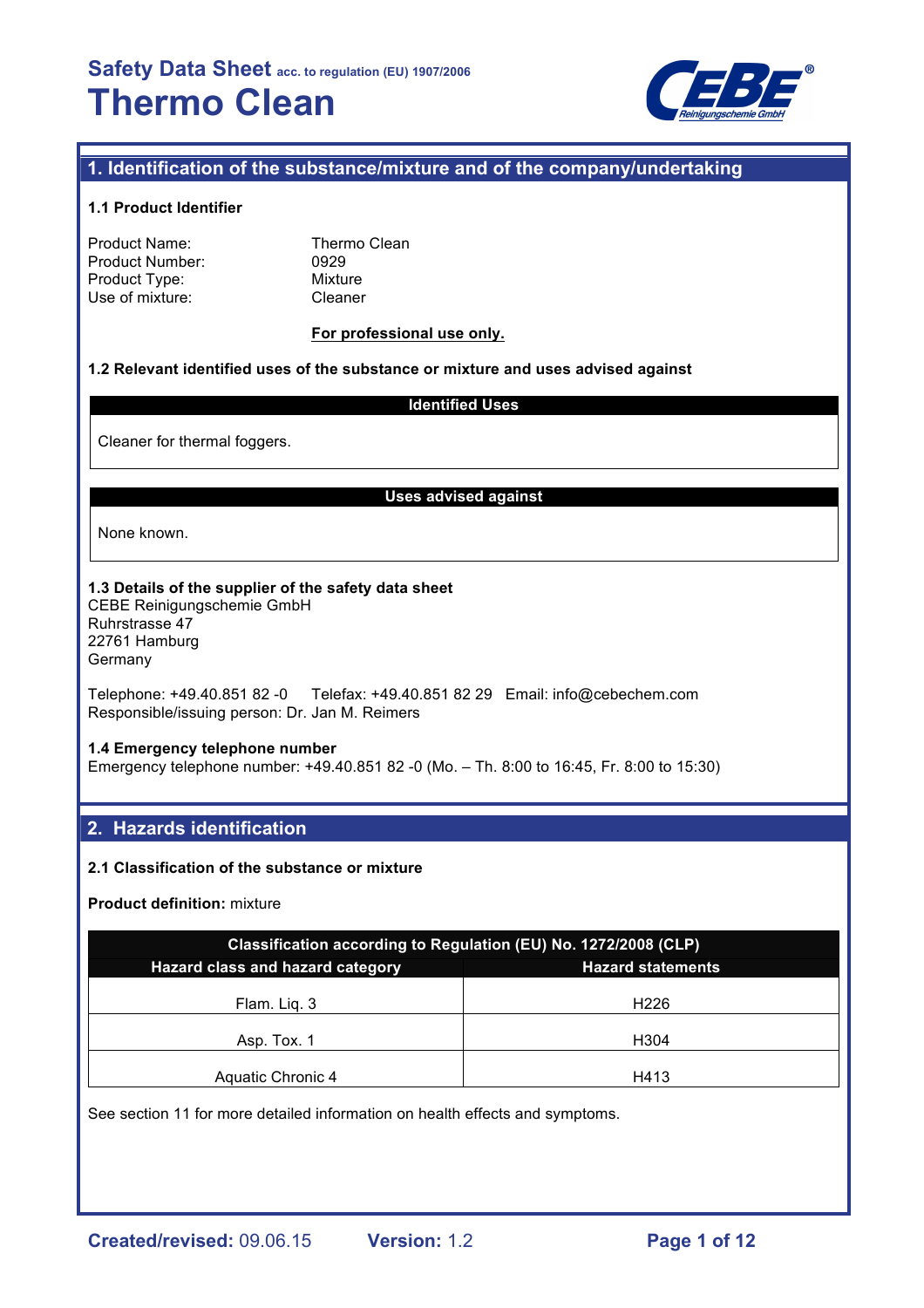

#### **2.2 Label elements**

**Labelling according to Regulation (EU) No. 1272/2008**

| Hazard symbol(s):                           |                                                   |                                                                                                                                                                                                         |
|---------------------------------------------|---------------------------------------------------|---------------------------------------------------------------------------------------------------------------------------------------------------------------------------------------------------------|
| <b>Signal Word:</b>                         | Danger.                                           |                                                                                                                                                                                                         |
| <b>Hazard Statements:</b>                   | H <sub>226</sub><br>H304<br>H413<br><b>EUH066</b> | Flammable liquid and vapour.<br>May be fatal if swallowed and enters airways.<br>May cause long lasting harmful effects to aquatic<br>life.<br>Repeated exposure may cause skin dryness or<br>cracking. |
| <b>Precautionary Statements:</b>            |                                                   |                                                                                                                                                                                                         |
| <b>Prevention:</b>                          | P <sub>210</sub><br>P <sub>273</sub>              | Keep away from heat/sparks/open flames/hot<br>surfaces. - No smoking.<br>Avoid release to the environment.                                                                                              |
| <b>Reaction:</b>                            | P301+P310<br>P331                                 | IF SWALLOWED: Immediately call a POISON<br>CENTER or doctor/physician.<br>IF SWALLOWED: Do NOT induce vomiting.                                                                                         |
| Storage:                                    | P405                                              | Store locked up.                                                                                                                                                                                        |
| Disposal:                                   | P <sub>501</sub>                                  | Dispose of contents/container to a specialized<br>establishment.                                                                                                                                        |
| Additional labelling elements: None.        |                                                   |                                                                                                                                                                                                         |
| <b>Other Information</b><br>Not applicable. |                                                   |                                                                                                                                                                                                         |

#### **2.3 Other hazards**

**Other hazards that do not lead to a classification:** Not applicable.

## **3. Composition/information on ingredients**

## **3.2 Mixtures**

| <b>Hazardous</b><br><b>Components</b>                                     | <b>Identifiers</b>                                                     | $Wt.-%$      | <b>Classifcation</b><br>(EU) 1272/2008                                       |  |  |
|---------------------------------------------------------------------------|------------------------------------------------------------------------|--------------|------------------------------------------------------------------------------|--|--|
| Hydrocarbon mixture,<br>aliphatic, in the range<br>C11-C13                | REACH#: 01-21194742146-39-<br>0001<br>EG: 918-167-1<br>CAS: 64741-65-7 | $90 - 100\%$ | Flam. Liq. 3, H226<br>Asp. Tox. 1, H304<br>EUH066<br>Aquatic Chronic 4, H413 |  |  |
| See section 16 for the full wording of the above mentioned H- statements. |                                                                        |              |                                                                              |  |  |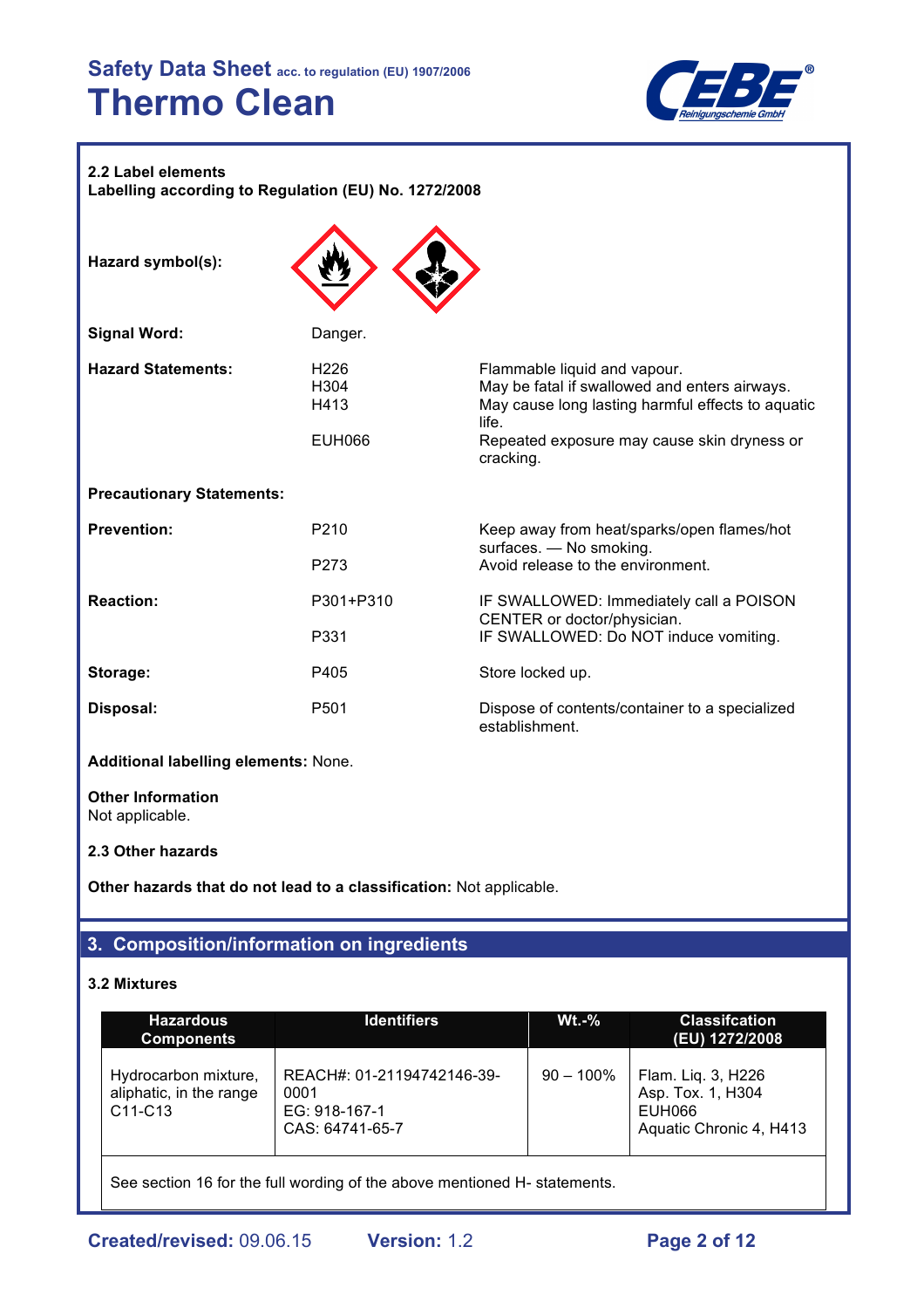

At the time of creation of this data sheet no further ingredients were classified as hazardous to health or environment or were contained in concentrations that did not mandate their mention in this section.

## **4. First aid measures**

#### **4.1 Description of first aid measures**

**Eye contact:** Immediately flush eyes with plenty of water, occasionally lifting the upper and lower eyelids. Check for and remove any contact lenses. Continue to rinse for at least 10 minutes. Get medical attention if adverse health effects persist or are severe.

**Inhalation:** Remove victim to fresh air and keep at rest in a position comfortable for breathing. In the absence or irregular breathing, or if respiratory arrest occurs provide artificial respiration by trained personnel or oxygen. For the first person providing aid it can be dangerous to give mouth-to-mouth resuscitation. Get medical attention if adverse health effects persist or are severe. If unconscious, place in recovery position and seek immediate medical attention. Maintain an open airway. Loosen tight clothing (eg. collar, tie, belt, or waistband).

**Skin contact:** Flush contaminated skin with plenty of water. Remove contaminated clothing and shoes. Continue to rinse for at least 15 minutes. Get medical attention if adverse health effects persist or are severe. Wash clothing before reuse. Thoroughly clean shoes before reuse

**Ingestion:** Aspiration hazard if swallowed. Can enter the lungs and cause damage. Do not induce vomiting. Get medical attention.

**Protection of first-aiders:** No action shall be taken involving any personal risk or without suitable training. For the first person providing aid it can be dangerous to give mouth-to-mouth resuscitation.

#### **4.2 Most important symptoms and effects, both acute and delayed**

#### **Potential acute health effects**

**Eye contact:** No known significant effects or critical hazards**. Inhalation:** No known significant effects or critical hazards**. Skin contact:** No known significant effects or critical hazards**. Ingestion:** Aspiration hazard if swallowed. Can enter the lungs and cause damage.

#### **Signs / symptoms of overexposure**

**Eye contact:** No specific data. **Inhalation:** No specific data. **Skin contact: No specific data. Ingestion:** Adverse symptoms may include the following: nausea or vomiting.

#### **4.3 Indication of any immediate medical attention and special treatment needed**

**Indications for the physician:** Treat symptomatically. If larger amounts have been swallowed or inhaled consult specialist for poisoning.

**Special treatement:** No special treatment.

## **5. Fire fighting measures**

#### **5.1 Extinguishing media**

**Suitable extinguishing media:** Dry powder, carbon dioxide, spray wate (mist), or foam.

**Unsuitable extinguishing media:** Do not use a strong jet of water.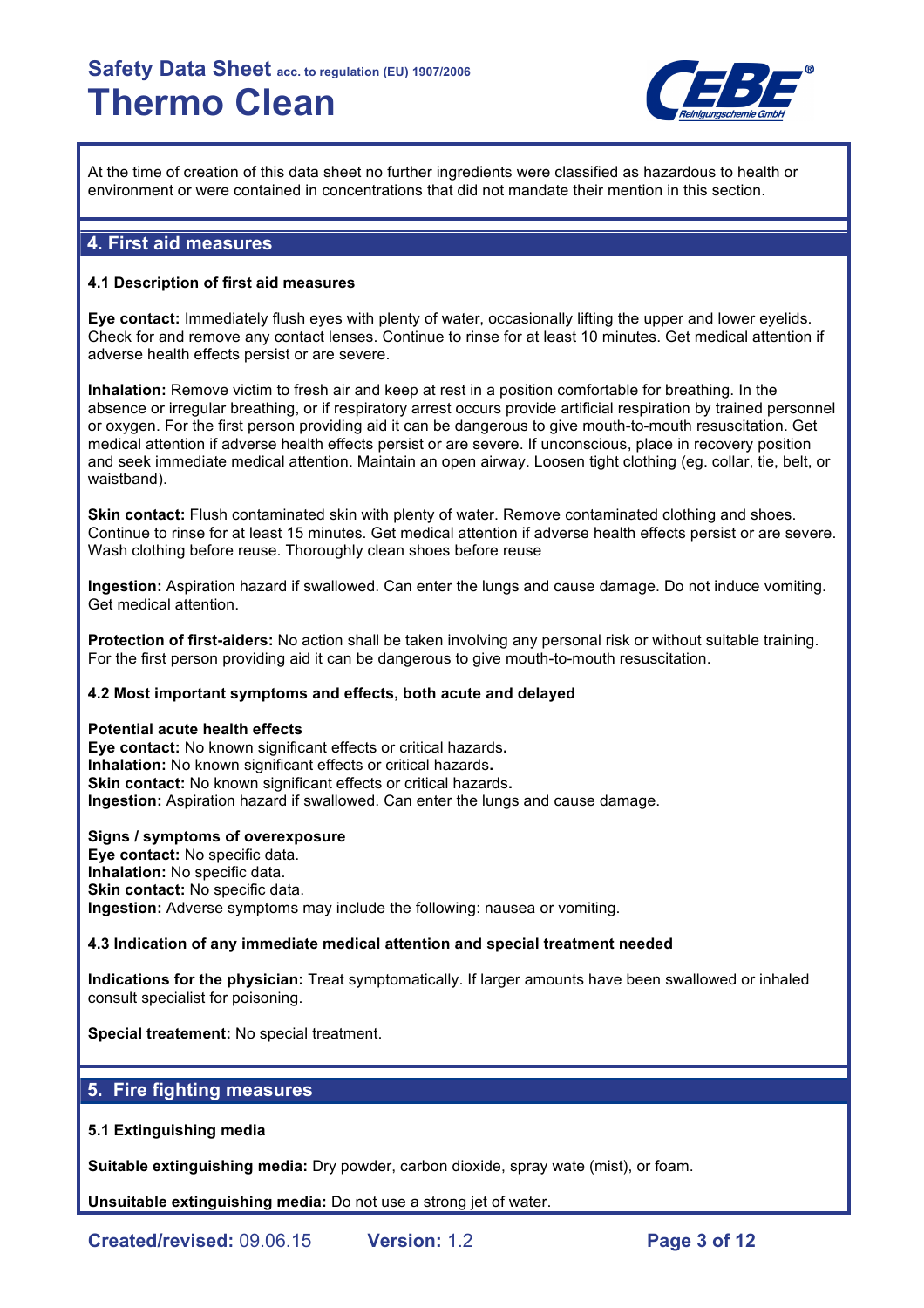

#### **5.2 Special hazards arising from the substance or mixture**

**Hazards that originate from the substance or mixture:** Incomplete combustion may release carbon monoxide. Product is less dense than water and may resurface and reignite. Fumes are heavier than air and may spread above the ground. Ignition from further distances possible.

**Hazardous combustion products:** The following combustion products may occur: carbon monoxide, carbon dioxide.

#### **5.3 Advice for fire fighters**

**Special safety measures for fire fighters:** In case of fire the affected area should be closed off immediately and all persons evacuated from the area. No measures should be taken that involve personal risk or have not been trained properly.

**Special personal protective measures during fire fighting:** Fire fighters must wear special protective equipment.

## **6. Accidental release measures**

#### **6.1 Personal precautions, protective equipment, and emergency procedures**

**For persons that are not emergency technicians:** No action shall be taken involving any personal risk or without suitable training. Evacuate surrounding areas. Keep unnecessary and unprotected personnel from entering. Do not touch or walk through spilled material. Avoid breathing vapor or mist. Ensure adequate ventilation. In case of insufficient ventilation wear suitable respiratory equipment. Put on appropriate personal protective equipment.

**For first aid personel in case of emergency:** If protective equipment/clothing is needed in case of accidental release, Section 8 should be consulted for appropriate and inappropriate materials. See section 8 for further information on hygiene measures.

#### **6.2 Environmental precautions**

Avoid the proliferation and dispersal of spilled material and contact with soil, waterways, drains, and sewers. Inform the relevant authorities if the product has caused environmental pollution (sewers, waterways, soil or air).

#### **6.3 Methods and material for containment and cleaning up**

**Small amounts:** Absorb with inert material and keep in suitable disposal containers.

**Large amounts:** Large spill: avoid entry into sewers, water courses, basements, or confined areas. Collect spilt material using non-flammable absorption agent (eg. sand, earth, vermiculite or diatomaceous earth) and hand it in for disposal according to local regulations in an appropriate container (see section 13).

#### **6.4 Reference to other sections**

See section 1 for contact information in case of emergency. See section 8 for information regarding personal protective equipment. See section 13 for further information about waste treatment/disposal.

## **7. Handling and storage**

The information in this section contains general advice and procedures. The list of identified applications in section 1 should be considered regarding specific uses when creating an exposure scenario.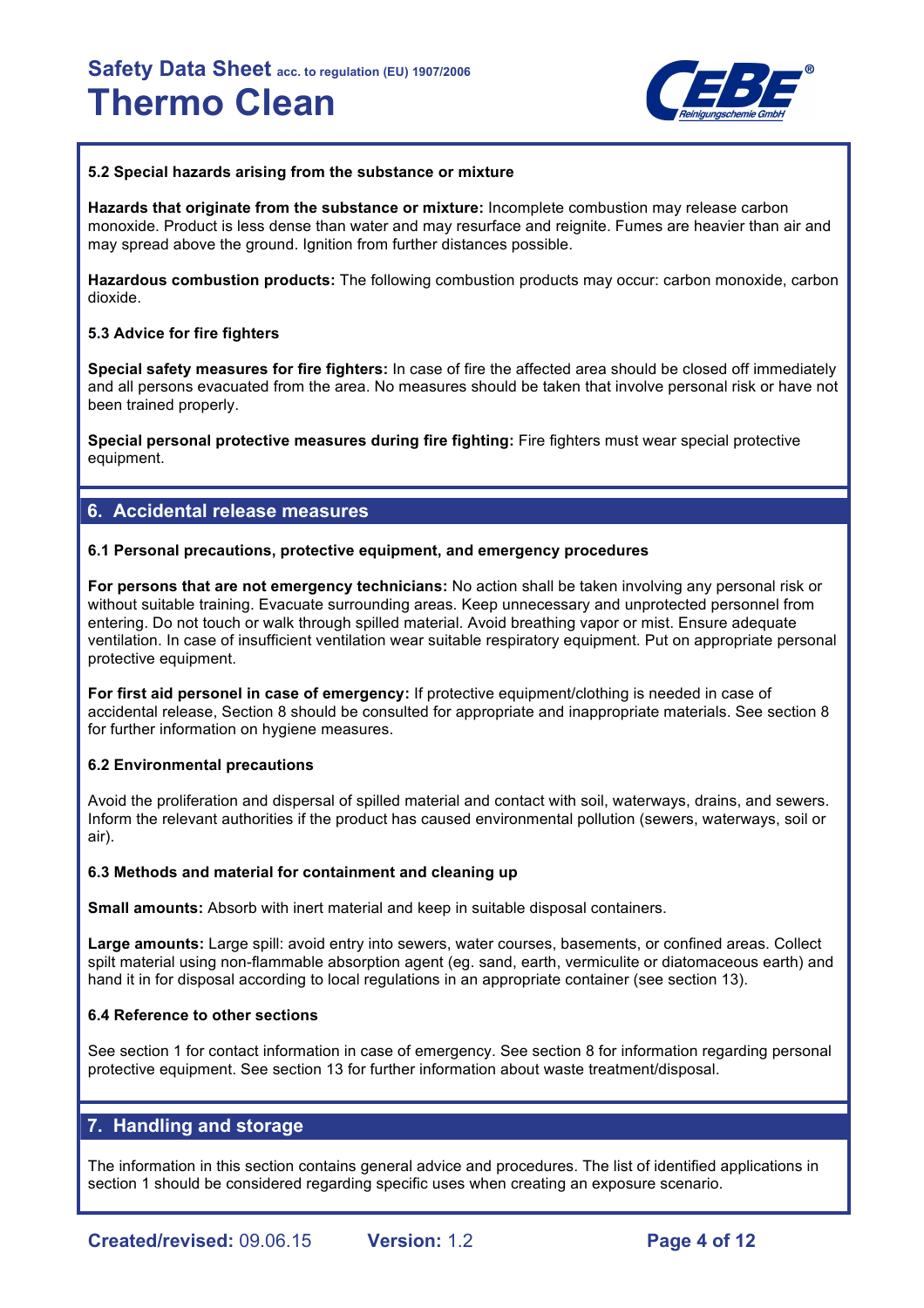

## **7.1 Precautions for safe handling**

**Protective measures:** Put on appropriate (see section 8) protective gear. Do not get in contact with eyes, skin or clothing. Do not ingest. Avoid breathing vapor or mist. Keep in the original container or an approved alternative container, which was made from a compatible material. Kept tightly closed when not in use. Empty containers retain product residue and can be dangerous. Do not reuse container.

**Advice on general occupational hygiene:** Eating, drinking and smoking should be prohibited in areas where this material is handled, stored and processed. After use or contact with the substance immediately wash hands and face especially before eating, drinking and smoking. Remove contaminated clothing and protective equipment before entering eating areas. See Section 8 for additional information on hygiene measures.

## **7.2 Conditions for safe storage, including any incompatibilities**

Store between the following temperatures: 0 to 40°C (32 to 104°F). Store in accordance with local regulations. Keep only in original container. Protect from direct sunlight. Store in a dry, cool and wellventilated area, away from incompatible materials (see section 10) and do not store with food and drink. Hold container tightly closed and sealed until ready to use. Containers that have been opened must be carefully resealed and kept upright to prevent leakage. Do not store in unlabelled containers. Use appropriate container to avoid environmental contamination.

## **7.3 Specific end use(s)**

**Recommendations:** No information available.

## **8. Exposure controls/personal protection**

The information in this section contains general advice and procedures. The list of identified applications in section 1 should be considered regarding specific uses when creating an exposure scenario.

## **8.1 Control parameters**

## **Occupational exposure limit values**

| Name of substance                                         | <b>Exposure limit value</b>                               |
|-----------------------------------------------------------|-----------------------------------------------------------|
| Hydrocarbon mixture, aliphatic, in the  <br>range C11-C13 | TRGS 900 (Germany) – WEL<br>600 mg/m <sup>3</sup> (2(II)) |

## **Derived effect concentrations**

No Derived No Effect Level (DNEL) values available.

## **Predicted effect concentrations**

No Predicted No Effect Concentrations (PNEC) available.

## **8.2 Exposure controls**

**Appropriate technical controls:** No special ventilation requirements. Good general ventilation should be sufficient to control worker exposure to airborne contaminants. If this product contains ingredients with exposure limits, use process enclosures, local exhaust ventilation or other engineering controls to keep worker exposure below any recommended or statutory limits.

## **Personal protective equipment**

**Hygiene measures**: Wash hands, forearms, and face thoroughly after handling chemical products and at the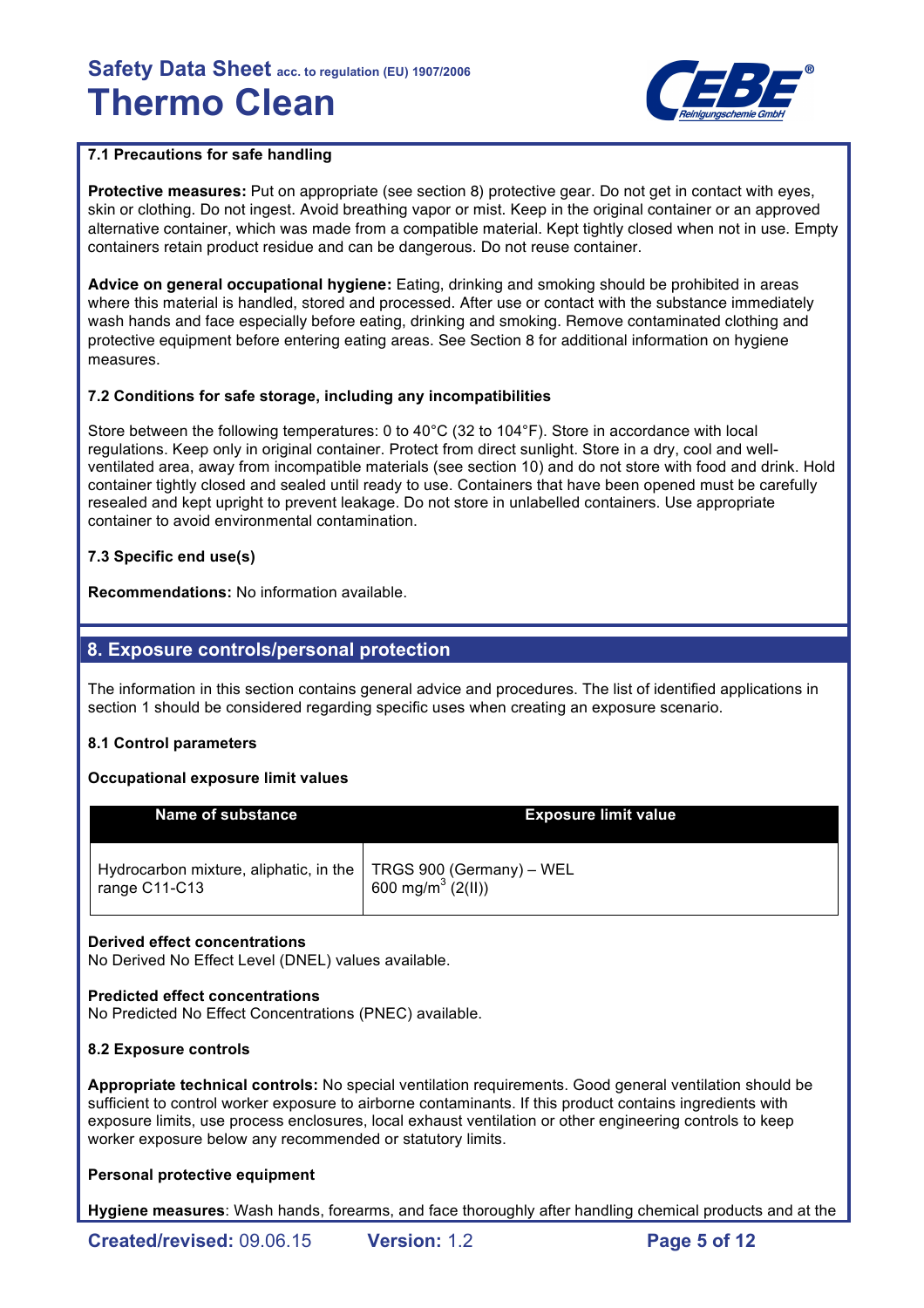

end of the working day as well as before eating, smoking, and using the toilet. Use appropriate techniques to remove potentially contaminated clothing. Wash contaminated clothing before reusing. Ensure that eyewash stations and safety showers are close to the work area.

**Eye/Face protection (EN 166):** No specific recommendations.

**Hand protection (EN 374):** No specific recommendations.

**Skin protection (EN 14605):** Before handling this product the personal protective equipment should be selected on the basis of the task and the associated risks to be carried out and approved by a specialist.

**Other skin protection:** Appropriate footwear and any additional skin protection measures should be based on the task being performed and the risks involved and approved by a specialist.

**Respiratory protection (EN 143, 14387):** under normal and intended conditions of product use no respirator is required. If workers are exposed to concentrations above the exposure limit, they must use appropriate, certified respirators.

**Thermal hazards:** Not applicable.

**Environmental exposure controls:** Emissions from ventilation or work process equipment should be checked to ensure they comply with the requirements of environmental protection legislation. In some cases, fume scrubbers, filters or engineering modifications to the process equipment will be necessary to reduce emissions to acceptable levels.

## **9. Physical and chemical properties**

**9.1 Information on basic physical and chemical properties** 

- **a) Appearance: Form:** liquid **Color:** colorless
- **b) Odor:** paraffin-like
- **c) Odor threshold:** Not applicable and/or not determined for this mixture
- **d) pH:** Not applicable
- **e) Freezing/melting point:** Not applicable and/or not determined for this mixture
- **f) Boiling point/boiling range:** Not applicable and/or not determined for this mixture
- **g) Flash point:** approx. 60°C
- **h) Evaporation rate:** Not applicable and/or not determined for this mixture
- **i) Flammability (solid, gas):** Not applicable and/or not determined for this mixture
- **j) Upper/lower explosion limit:** Not applicable and/or not determined for this mixture
- **k) Vapor pressure:** Not applicable and/or not determined for this mixture
- **l) Relative vapor density:** Not applicable and/or not determined for this mixture
- **m) Density:** 0.750 0.770 g/cm<sup>3</sup>
- **n) Solubility** easily soluble in the following substances: hydrocarbon solvents
- **o) partition coefficient:** n-octanol/water: Not applicable and/or not determined for this mixture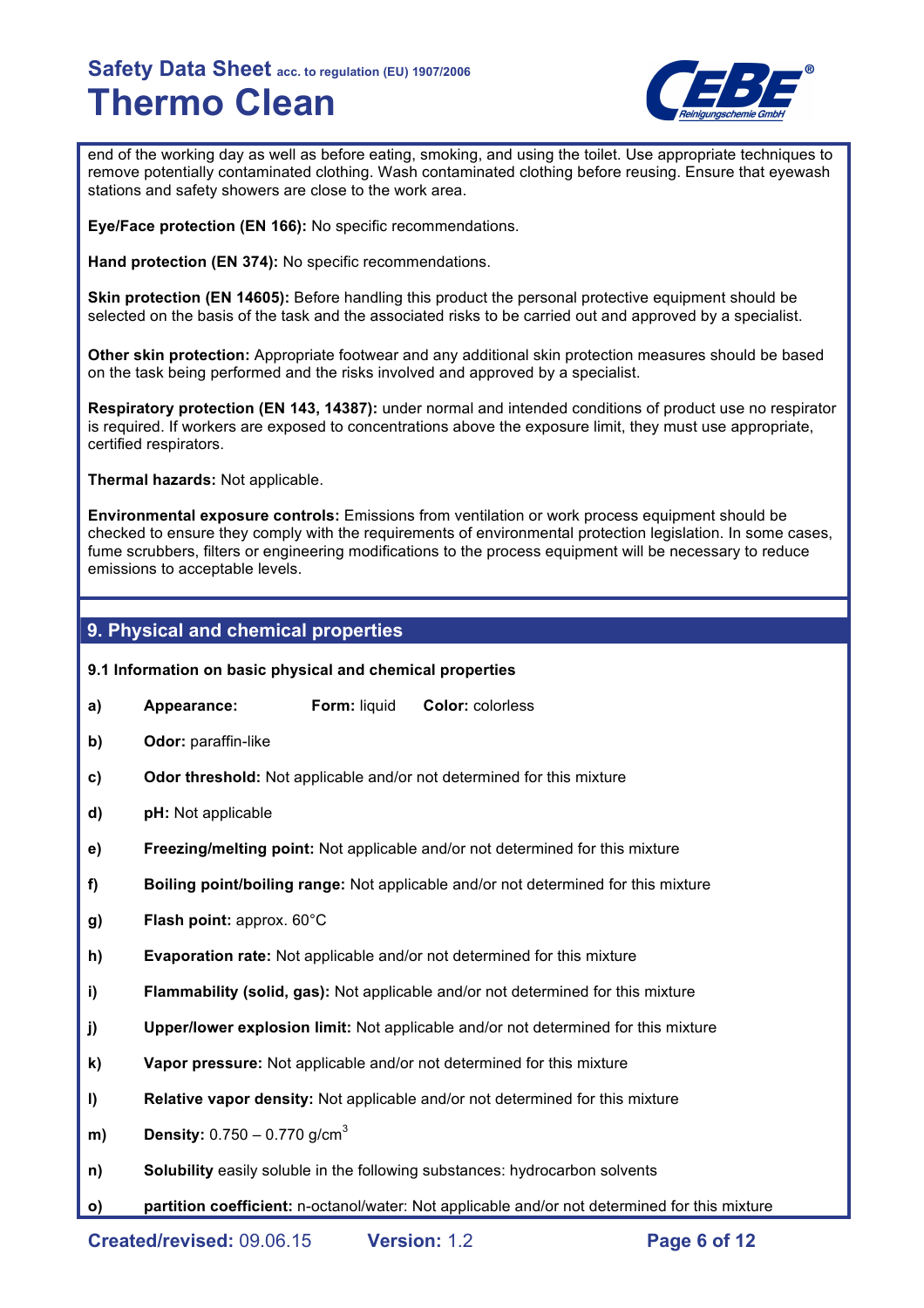

- **p) Ignition temperature:** Not applicable and/or not determined for this mixture
- **q) Thermal decomposition:** Not applicable and/or not determined for this mixture
- **r) Viscositiy, dynamic:** Not applicable and/or not determined for this mixture
- **s) Explosive properties:** Not applicable and/or not determined for this mixture
- **t) Oxidizing properties:** Not applicable and/or not determined for this mixture

#### **9.2 Other information**

No further information available.

## **10. Stability and reactivity**

#### **10.1 Reactivity**

No specific data for this product or its ingredients are available.

## **10.2 Chemical stability**

This product is stable.

#### **10.3 Possibility of hazardous reactions**

Under normal storage conditions and normal use no hazardous reactions will take place.

## **10.4 Conditions to avoid**

No specific data available.

#### **10.5 Incompatible materials**

No specific data available.

#### **10.6 Hazardous decomposition products**

Under normal storage conditions and normal use no hazardous decomposition products will be formed.

## **11. Toxicological information**

#### **11.1 Information on toxicological effects**

#### **a) acute toxicity:**

| Name of<br><b>Substance</b>                                | <b>Result</b>                                              | <b>Species</b>       | <b>Dose</b>                                                                        | <b>Exposition</b> |
|------------------------------------------------------------|------------------------------------------------------------|----------------------|------------------------------------------------------------------------------------|-------------------|
| Hydrocarbon mixture,<br>aliphatic, in the range<br>C11-C13 | $LD_{50}$ Oral<br>$LD_{50}$ Dermal<br>$LC_{50}$ Inhalative | Rat<br>Rabbit<br>Rat | >5,000 mg/kg<br>>5,000 mg/kg<br>greater than almost<br>saturated vapor<br>pressure | 4 hours           |

**Conclusion/Summary:** Not determined for this mixture.

## **b) Irritation to skin; c) Irritation to eyes; d) Sensitisation**

| Name of<br>Substance      | ' Result i          |  | Species Points Exposition Observation |  |
|---------------------------|---------------------|--|---------------------------------------|--|
| Created/revised: 09.06.15 | <b>Version: 1.2</b> |  | Page 7 of 12                          |  |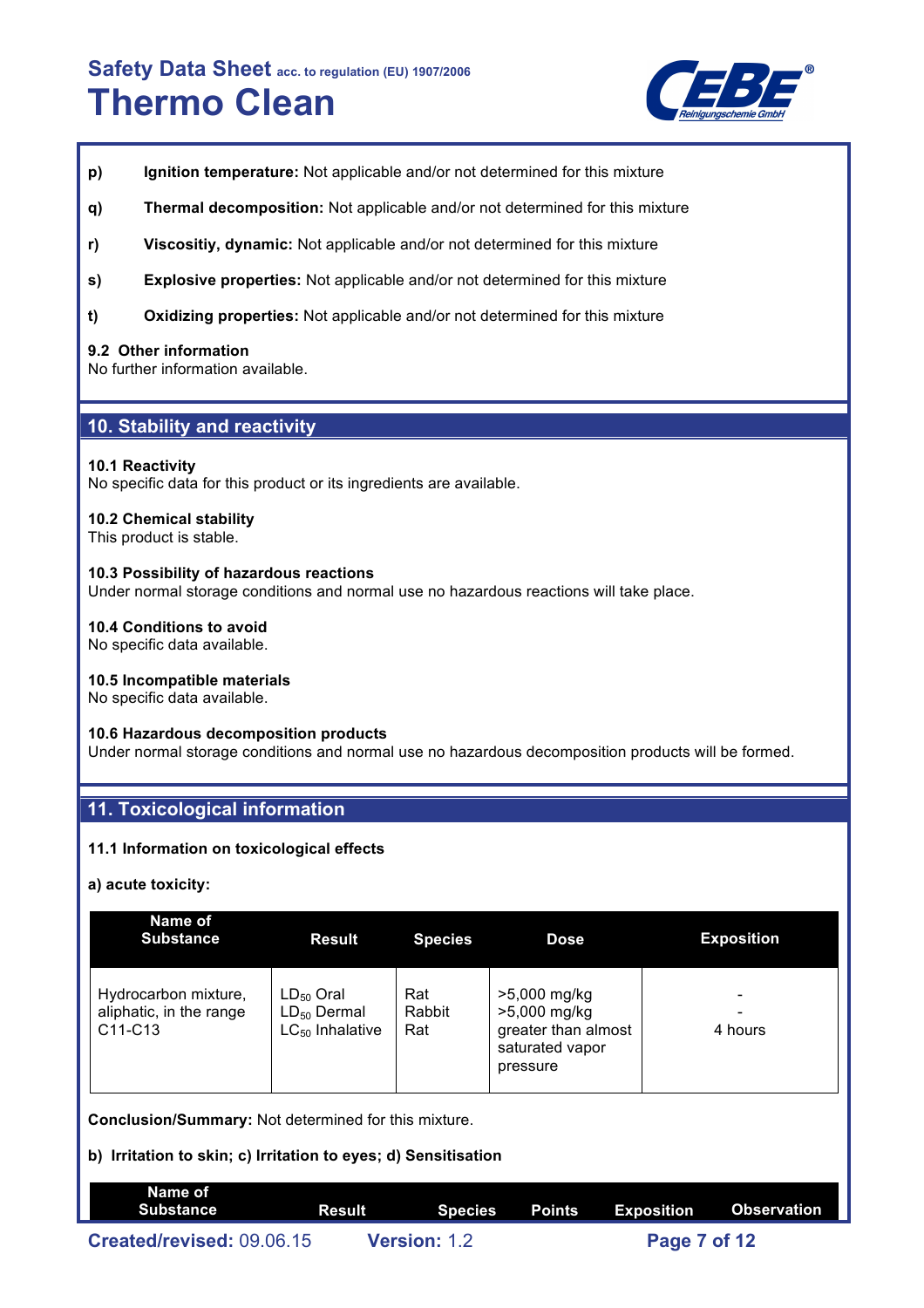

| Hydrocarbon mixture,<br>aliphatic, in the range<br>C11-C13 | Skin: mild irritation<br>Eyes: non-irritant<br>Sensitization: not<br>sensitizing | -<br>$\qquad \qquad \blacksquare$ |  |  |  |
|------------------------------------------------------------|----------------------------------------------------------------------------------|-----------------------------------|--|--|--|
|------------------------------------------------------------|----------------------------------------------------------------------------------|-----------------------------------|--|--|--|

**Conclusion/Summary:** Repeated exposure may cause skin dryness or cracking.

#### **e) Germ cell mutagenicity:**

**Conclusion / Summary:** No known significant effects or critical hazards.

#### **f) carcinogenicity:**

**Conclusion / Summary:** No known significant effects or critical hazards.

**g) reproductive toxicity: Conclusion / Summary:** No known significant effects or critical hazards.

**h) Specific target organ toxicity single exposure Conclusion / Summary:** No known significant effects or critical hazards.

**i) Specific target organ toxicity after repeated exposure Conclusion / Summary:** No known significant effects or critical hazards.

#### **j) Aspiration hazard**

**Conclusion / Summary:** No known significant effects or critical hazards.

**Teratogenicity Conclusion / Summary:** No known significant effects or critical hazards. **Information on the likely routes of exposure:** No known significant effects or critical hazards.

## **Potential acute health effects**

**Inhalation:** No known significant effects or critical hazards. **Ingestion:** Aspiration hazard if swallowed. Can enter the lungs and cause damage. **Skin contact:** Acts as a degreaser. May cause skin dryness and irritation of the skin. **Eye contact:** No known significant effects or critical hazards.

**Symptoms related to the physical, chemical and toxicological characteristics Inhalation:** No specific data.

**Ingestion:** Adverse symptoms may include the following: nausea or vomiting **Skin contact:** Adverse symptoms may include the following: irritation dryness cracking **Eye contact:** No known significant effects or critical hazards.

## **Delayed and immediate effects and also chronic effects from short and long term exposure**

**Short term exposure**

**Potential immediate effects:** Not determined for the mixture. **Potential delayed effects:** Not determined for the mixture.

**Long-term exposure**

**Potential immediate effects:** Not determined for the mixture. **Potential delayed effects:** Not determined for the mixture.

**Potential chronic health effects**

**Conclusion / Summary:** Not determined for the mixture.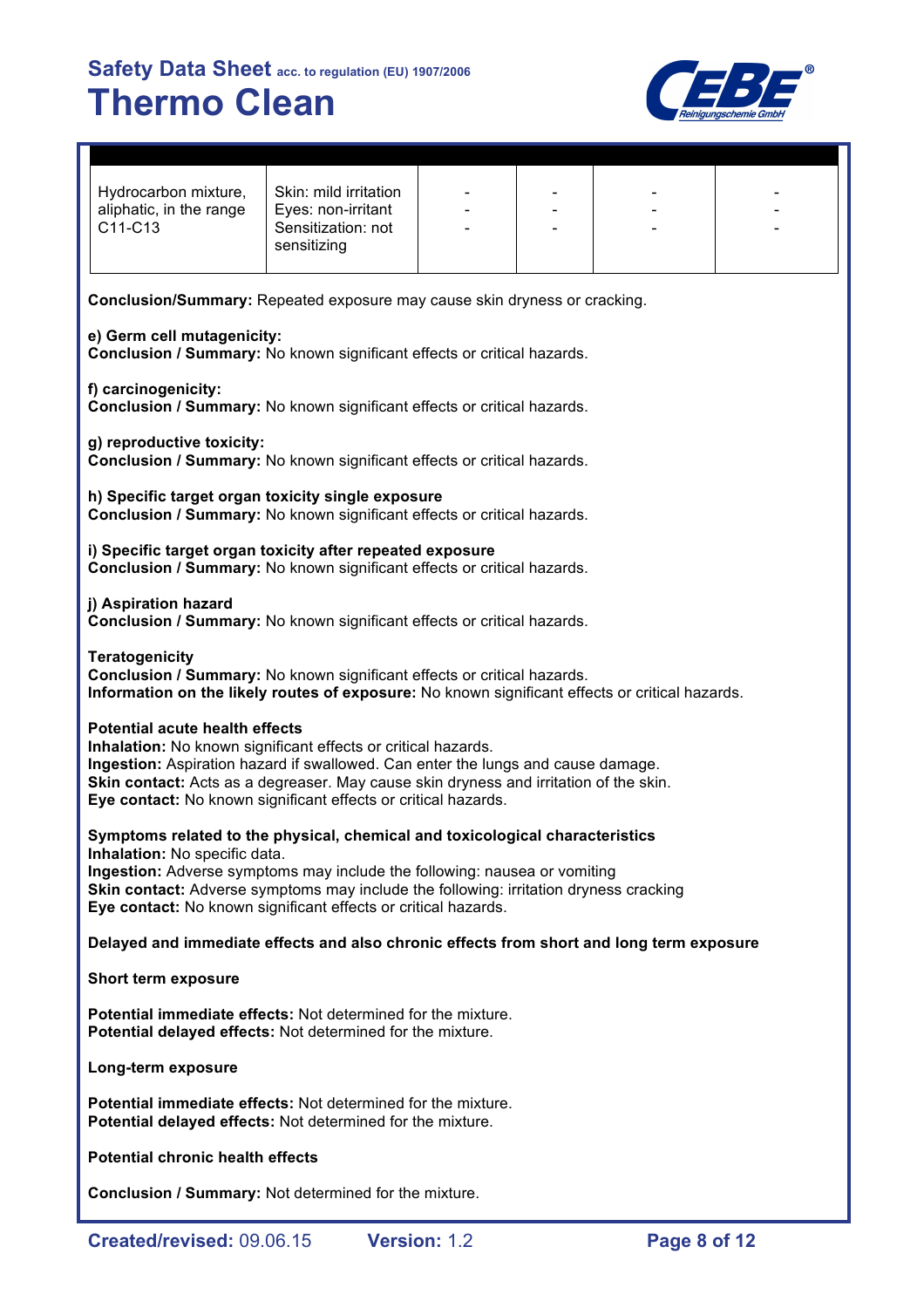

General: Prolonged or repeated contact can defat the skin and lead to irritation, cracking and / or dermatitis. **Carcinogenicity:** No known significant effects or critical hazards. **Mutagenicity:** No known significant effects or critical hazards. **Teratogenicity:** No known significant effects or critical hazards. **Developmental effects:** No known significant effects or critical hazards. **Fertility effects:** No known significant effects or critical hazards.

**Further information:** Not determined for this mixture.

## **12. Ecological information**

## **12.1 Toxicity**

| Name of<br>substance                                                    | <b>Result</b>                                                                                                                                        | <b>Species</b>                                                | <b>Exposition</b> |
|-------------------------------------------------------------------------|------------------------------------------------------------------------------------------------------------------------------------------------------|---------------------------------------------------------------|-------------------|
| Hydrocarbon mixture,<br>aliphatic, in the range C11-<br>C <sub>13</sub> | $LL_{50} > 100$ mg/l<br>$LL_{50} > 100$ mg/l<br>$LL_{50} > 100$ mg/l<br>$LL_{50} > 100$ mg/l<br>NOEC > 0.1 - <= 1,0 mg/l<br>NOEC > 0.1 - <= 1,0 mg/l | Fish<br>Daphnia<br>Algae<br>Microorganisms<br>Fish<br>Daphnia |                   |

**Conclusion/Summary:** Not determined for this mixture.

**12.2 Persistence and degradability**

**Conclusion/Summary:** Not determined for this mixture.

#### **12.3 Bioaccumulative potential**

**Conclusion/Summary:** Not determined for this mixture.

## **12.4 Mobility in soil**

**Partition coefficient ground/water (K<sub>OC</sub>):** Not determined for this mixture. **Mobility:** Not determined for this mixture.

## **12.5 Results of PBT and vPvB assessment**

**PBT:** not applicable **vPvB:** not applicable

## **12.6 Other adverse effects**

No special effects or hazards known.

## **13. Disposal considerations**

The information in this section contains generic advice and guidance. The list of Identified Uses in Section 1 should be consulted for any exposure scenario or when exposure scenarios on the available applicationspecific information.

Waste disposal according to EC Directives on waste and hazardous waste. Waste codes should be assigned by the user, preferably in collaboration with the waste disposal authorities.

## **13.1 Waste treatment methods**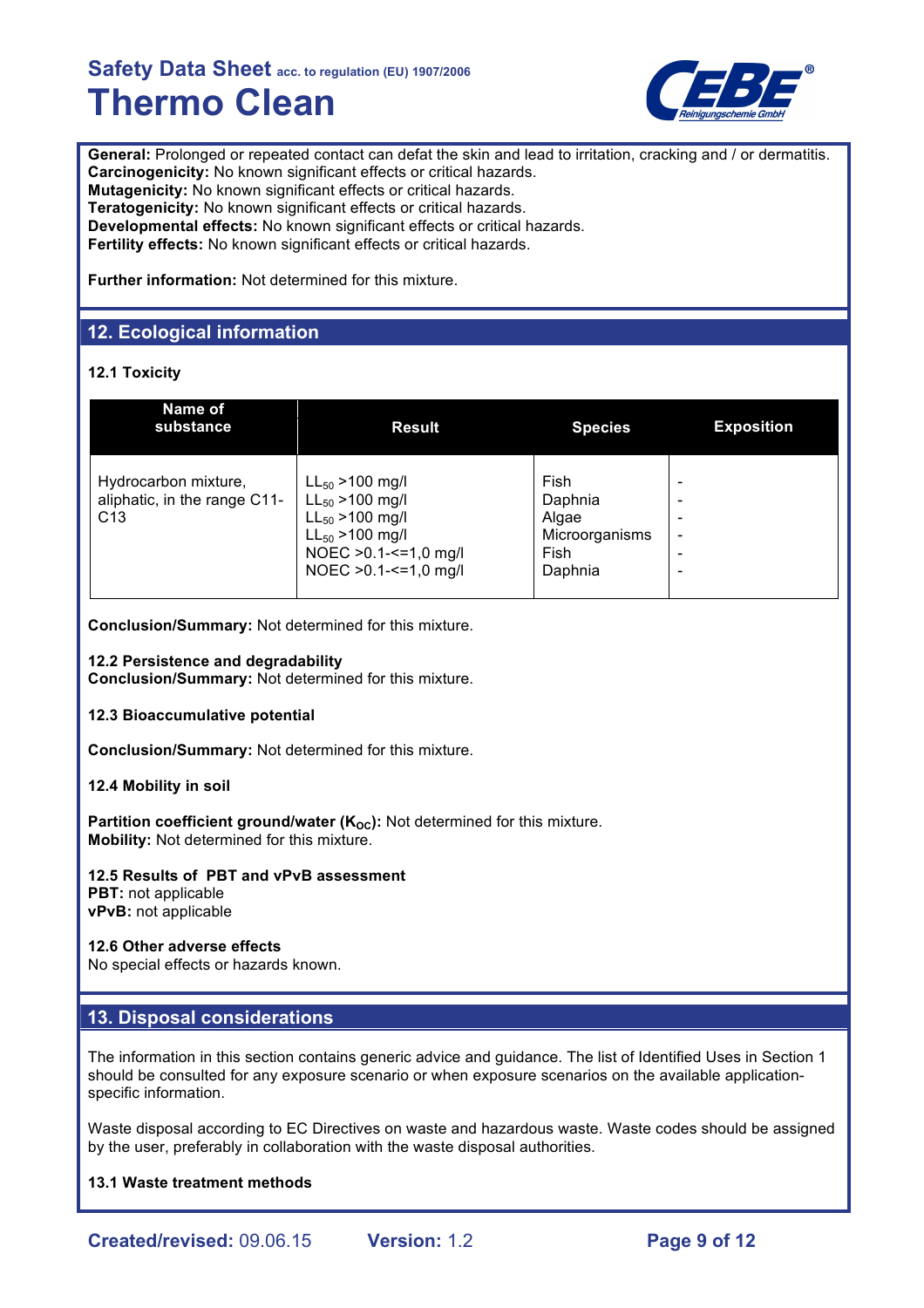

## **Product**

**Methods of disposal:** The generation of waste should be avoided or minimized wherever possible. Empty containers or liners may retain some product residues. Material and its container must be disposed of in a safe way. Significant quantities of waste product residue should not be disposed of via the foul sewer but processed in a suitable effluent treatment plant. Dispose of surplus and non-recyclable products via a licensed waste disposal contractor. Disposal of this product, solutions and any by-products should at all times comply with the environmental protection requirements and waste disposal legislation and the requirements of local authorities. Avoid the proliferation and dispersal of spilled material and contact with soil, waterways, drains and sewers.

**Hazardous waste:** According to the information available to the supplier at the time of creation/editing of this safety data sheet this product is regulated as hazardous waste in the sense of EU regulation 2008/98/EC.

#### **Packaging**

**Methods of disposal:** The generation of waste should be avoided or minimized wherever possible. Waste packaging should be recycled.

**Special precautions:** This material and its container must be disposed of in a safe way. Empty containers or liners may retain some product residues. Avoid the proliferation and dispersal of spilled material and contact with soil, waterways, drains and sewers.

## **14. Transport information**

|                                          | <b>ADR/RID</b>                                                   | <b>ADR/ADNR</b>                                                  | <b>IMDG</b>                                                      | <b>IATA</b>                                                      |
|------------------------------------------|------------------------------------------------------------------|------------------------------------------------------------------|------------------------------------------------------------------|------------------------------------------------------------------|
| 14.1 UN Number                           | 1268                                                             | 1268                                                             | 1268                                                             | 1268                                                             |
| 14.2 UN proper<br>shipping name          | <b>PETROLEUM</b><br>DISTILLATES,<br>N.O.S. (Petroleum<br>naphta) | <b>PETROLEUM</b><br>DISTILLATES,<br>N.O.S. (Petroleum<br>naphta) | <b>PETROLEUM</b><br>DISTILLATES,<br>N.O.S. (Petroleum<br>naphta) | <b>PETROLEUM</b><br>DISTILLATES,<br>N.O.S. (Petroleum<br>naphta) |
| 14.3 Transport<br>hazard class(es)       | 3                                                                | 3                                                                | 3                                                                | 3                                                                |
| 14.4 Packing<br>group                    | III                                                              | Ш                                                                | $\mathbf{III}$                                                   | Ш                                                                |
| 14.5<br><b>Environmental</b><br>hazards  | No.                                                              | No.                                                              | No.                                                              | No.                                                              |
| 14.6 Special<br>precautions for<br>iuser | None.                                                            | None.                                                            | None.                                                            | None.                                                            |

**14.7 Transport in bulk according to Annex II of MARPOL 73/78 and the IBC Code** Not applicable.

**Multiplier according to ADR / RID 1.1.6.3:** 1

**Tunnel restriction code:** D/E

## **15. Regulatory information**

**15.1 Safety, health, and environmental regulations/legislation specific for the substance/mixture**

**EC-Regulation Nr. 1907/2006 (REACh)**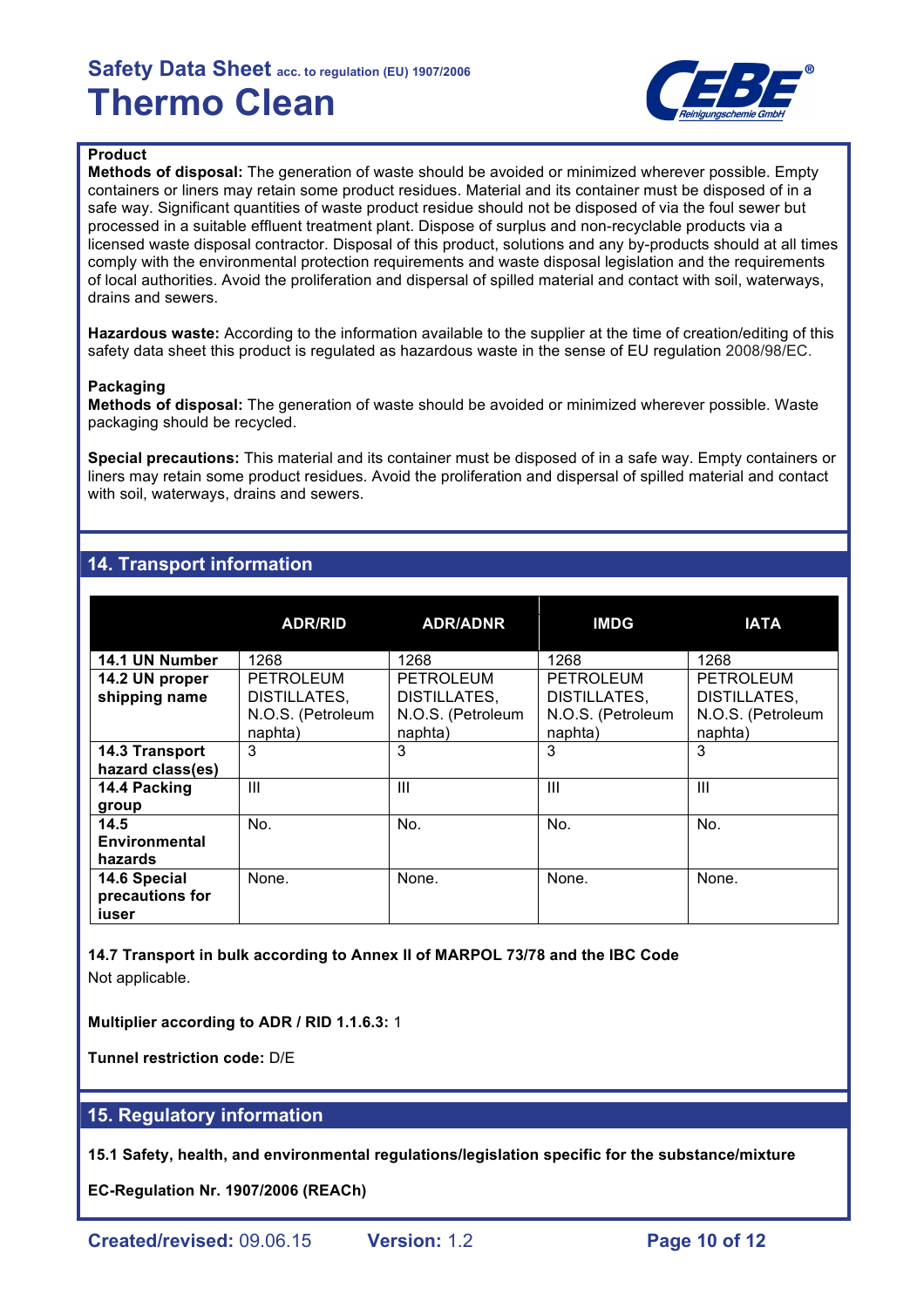

**Appendix XIV - Index of substances that require permission Substances causing special concern:** None of the ingredients is listed.

**Appendix XVII – Restriction of the production, the distribution, and the use of specific hazardous substances, mixtures, ans products:** Not applicable.

## **Other EU-Regulations**

**Contents according to 648/2004 EC:** ≥30% aliphatic hydrocarbons.

## **15.2 Chemical safety assessment**

This product contains substances that still require substance assessments.

## **16. Other information**

 $\triangleright$  Marks the information that was changed since the last version.

## **Abbreviations and acronyms:**

ADN/ADNR = European agreement for the international transport of hazardous materials on inland waterways ADR = European agreement for the international transport of hazardous materials on roads ATE = Estimation acute toxicity BCF = Bio concentration factor CLP = Regulation concerning the classification, labeling, and packaging Verordnung über die Einstufung, Kennzeichnung und Verpackung [Regulation (EC) No. 1272/2008] CAS = Chemical Abstracts Services Number DNEL = Derived Non-Effect Level DPD = Mixture regulation [1999/45/EG]

EC = Europaean Commission

EG = EG-Nummer

EUH-Satz = CLP-specific hazard phrase

IATA = International Aviation Transport Association

IBC = Intermediate Bulk Container

IMDG = International Maritime Dangerous Goods Code

LogPow = Logarithm base-10 of the n-octanol:water pertition coefficient

MARPOL 73/78 = International agreement from 1973 for the prevention of marine pollution caused by ships in the version of the protocol from 1978. ("Marpol" = marine pollution)

MAK = maximum workplace concentration

PBT = Persistent, bioacuumulating, and toxic

PNEC = Predicted No-Effect Concentration

REACH = Regultion concerning the Registration, Evauation, Approval and Restriction of Chemical Substances [Regulation (EC) No. 1907/2006]

RID = Regulation for the transport of hazardous goods by railway

REACH # = REACH Registration number

vPvB = very persistent and very bioaccumulating

## **Full text of the abbreviated H-phrases:**

EUH066 Repeated exposure may cause skin dryness or cracking. H226 Flammable liquid and vapor. H304 May be fatal if swallowed and enters airways. H413 May be harmful to aquatic life with long lasting effects

## **Full text of the classifications [CLP/GHS]**

Aquatic Chronic 4 = aquatic environment - Category 4 Asp Tox 1 = ASPIRATION - Category 1